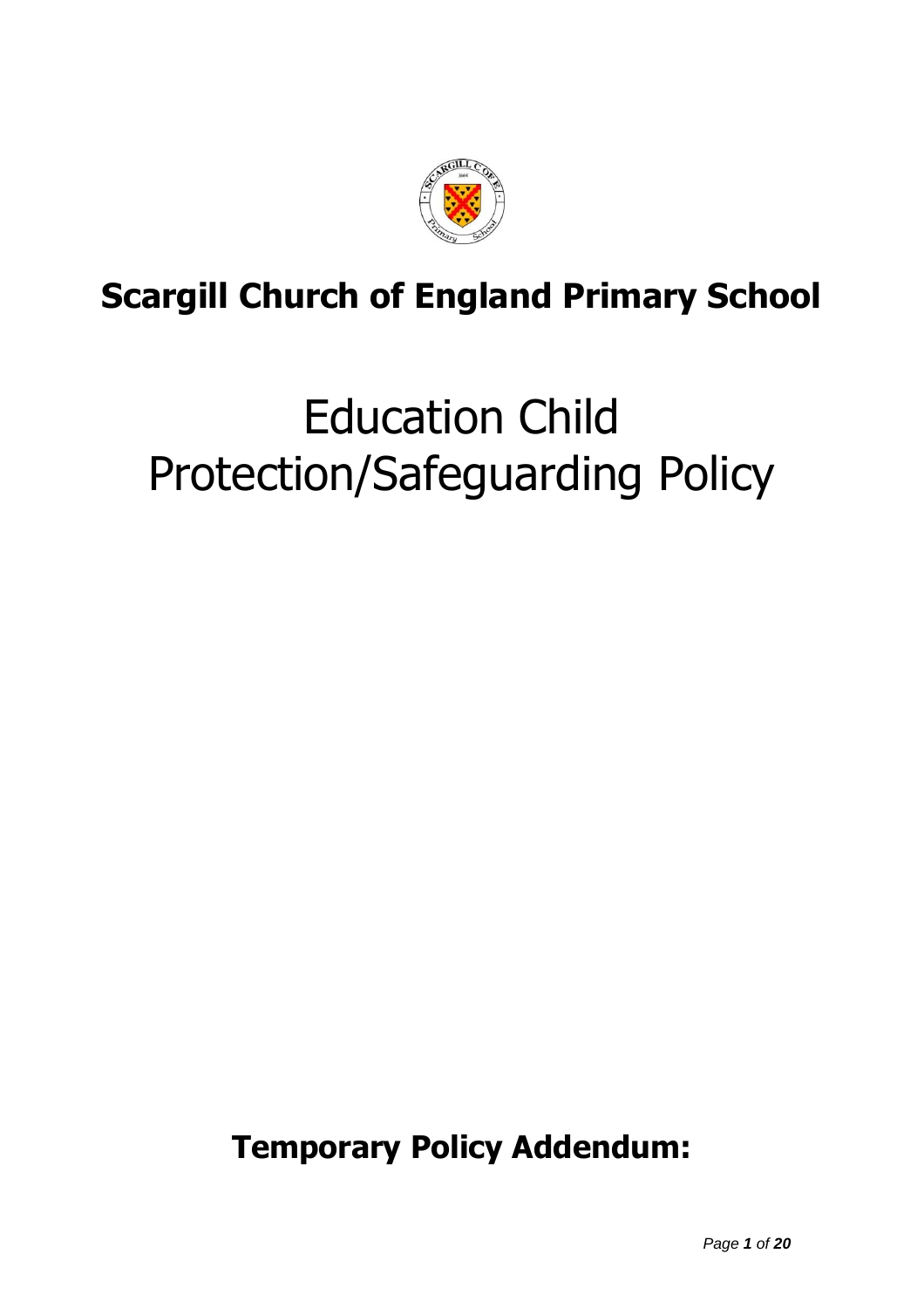### COVID-19 restricting attendance during the national lockdown January 2021: arrangements for Safeguarding and Child Protection

This template addendum has been developed members of the Derby and Derbyshire Safeguarding Children Partnership (DDSCP) Education Hub to support schools to maintain and appropriately adapt their safeguarding roles and responsibilities. It must be amended to suit the individual circumstances of the education setting and amended with updated government Covid 19 guidance as and when this is published. See [Coronavirus \(COVID-19\):](https://www.gov.uk/government/collections/guidance-for-schools-coronavirus-covid-19)  [guidance for schools,](https://www.gov.uk/government/collections/guidance-for-schools-coronavirus-covid-19) including guidance for other providers.

**Annex 1** This addendum should also reflect any updated advice from Derby and Derbyshire Safeguarding Children Partnership and from the local authority (for example about children with education, health and care (EHC) plans, the local authority designated officer and children's social care, reporting mechanisms, referral thresholds and children in need).

For more details of Education Hub and its role and functions please see Schools and Colleges page of [www.ddscp.org.uk](http://www.ddscp.org.uk/)

#### **Name of school: Scargill Church of England Primary School**

#### **Author/s of addendum:**

#### **Addendum approved by:**

| <b>Name</b>           | <b>Role</b> | <b>Date</b> |
|-----------------------|-------------|-------------|
| <b>Mark Mallender</b> | <b>CEO</b>  | 21/01/21    |
|                       |             |             |
|                       |             |             |

| Date addendum published and |  |
|-----------------------------|--|
| implemented:                |  |

| <b>Review</b><br>date | By whom                  | <b>Summary of changes made</b>               | <b>Date</b><br>implemented |
|-----------------------|--------------------------|----------------------------------------------|----------------------------|
| 20/01/21              | Sarah<br><b>Ferguson</b> | <b>Adapted for all DDAT/DDAT2</b><br>schools | 21/01/21                   |
|                       |                          |                                              |                            |

**Addendum Contents** (amend as appropriate)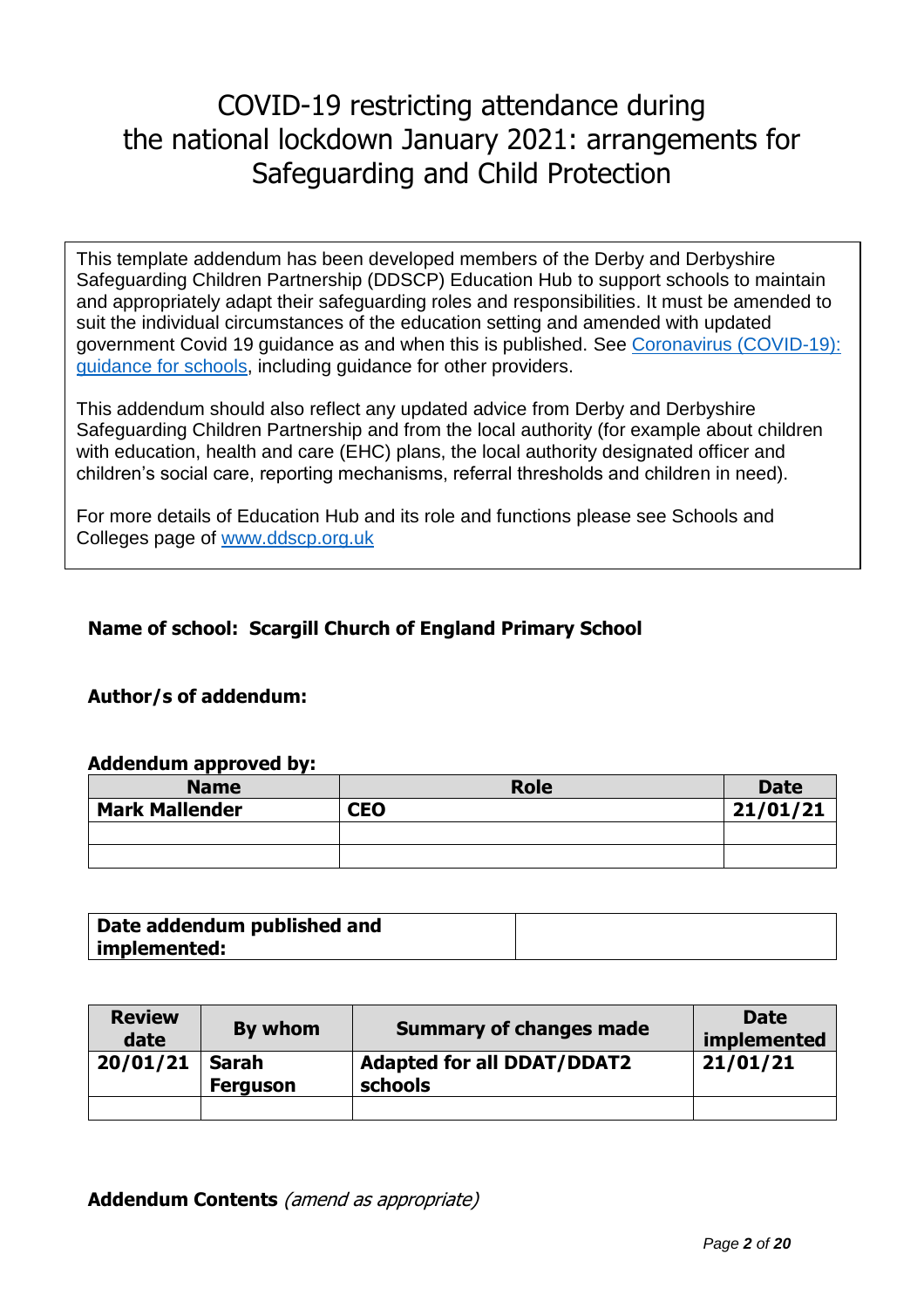|     |                                                                                                                                                                                                               | Page |
|-----|---------------------------------------------------------------------------------------------------------------------------------------------------------------------------------------------------------------|------|
|     | Key contacts: restricting attendance during the national<br>lockdown                                                                                                                                          | 3    |
| 1.  | Context                                                                                                                                                                                                       |      |
| 2.  | Scope and definitions<br>Vulnerable children<br><b>Critical workers</b>                                                                                                                                       |      |
| 3.  | Core safeguarding principals                                                                                                                                                                                  |      |
| 4.  | Reporting concerns                                                                                                                                                                                            |      |
| 5.  | Designated Safeguarding Lead (and deputy) arrangements                                                                                                                                                        |      |
| 6.  | Working with other agencies                                                                                                                                                                                   |      |
| 7.  | Attendance at school                                                                                                                                                                                          |      |
| 8.  | Safeguarding for vulnerable children not attending school                                                                                                                                                     |      |
| 9.  | Supporting vulnerable children and children of critical workers in school                                                                                                                                     |      |
| 10. | Children attending other settings                                                                                                                                                                             |      |
| 11. | Safeguarding all children                                                                                                                                                                                     |      |
| 12. | Online safety in school and outside of school<br>Delivering remote education safely<br>$\bullet$<br>Safeguarding learners and teachers online<br>Working with parents and carers                              |      |
| 13  | Well-being and mental health                                                                                                                                                                                  |      |
| 14. | Peer on peer abuse / child on child abuse                                                                                                                                                                     |      |
| 15. | Domestic abuse                                                                                                                                                                                                |      |
| 16. | Staff recruitment, movement of staff, training and induction<br>Recruiting new staff and volunteers<br>Staff flexible deployment<br>Staff 'on loan' from other schools<br>Safeguarding induction and training |      |
| 17. | Keeping records of who's on site                                                                                                                                                                              |      |
| 18. | Concerns about a staff member or volunteer<br>Staff absence                                                                                                                                                   |      |
| 19. | Monitoring arrangements                                                                                                                                                                                       |      |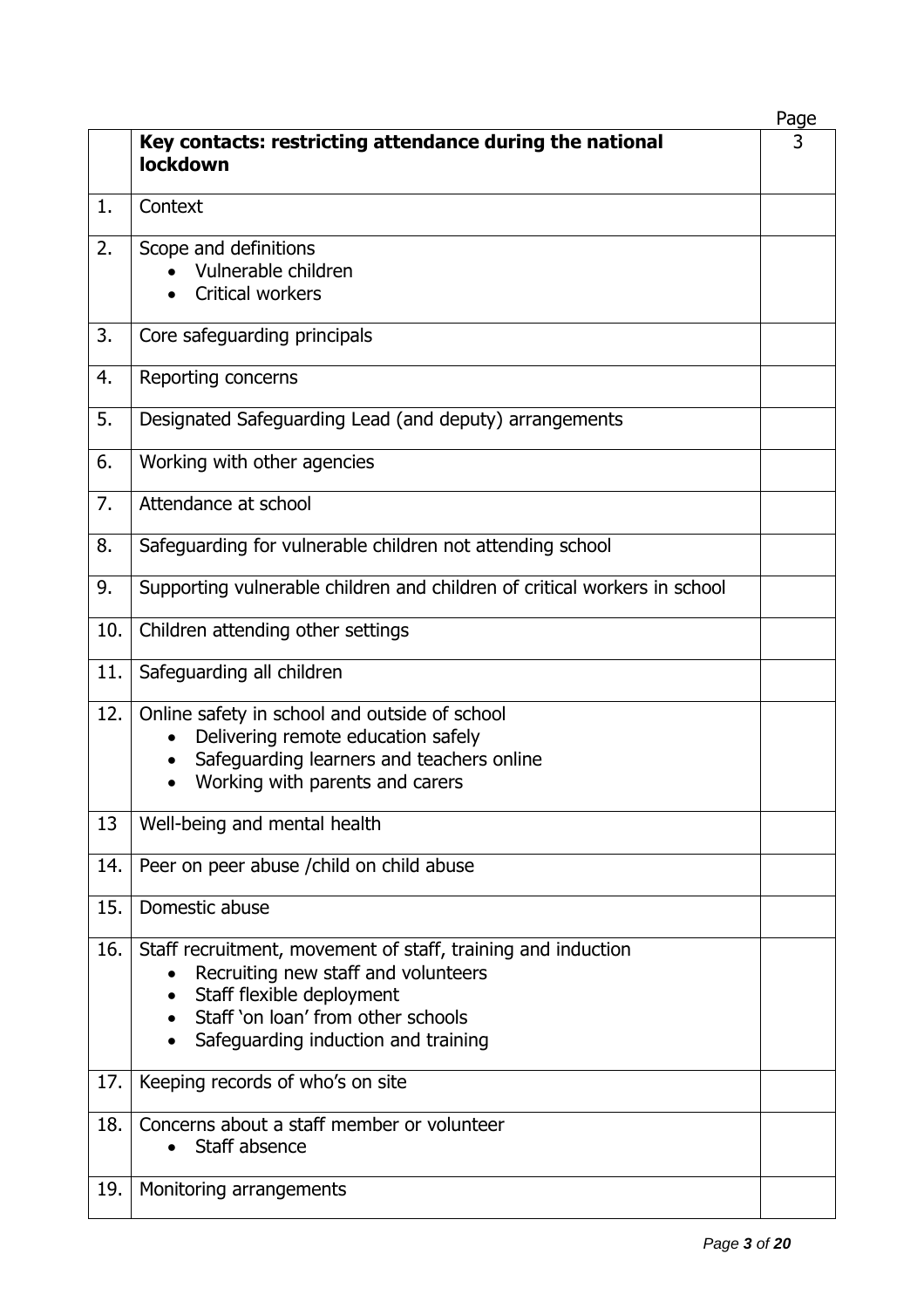#### **Key contacts: restricting attendance during the national lockdown**

| <b>Role</b>                                                             | <b>Name</b>                                 | <b>Contact details</b>                   |
|-------------------------------------------------------------------------|---------------------------------------------|------------------------------------------|
| Designated<br>Safeguarding Lead<br>(DSL)                                | Sarah Hallsworth                            | shallsworth@scargill.derbyshire.sch.uk   |
| Deputy DSL(s)                                                           | Malc Hetherington                           | mhetherington@scargill.derbyshire.sch.uk |
| Child at Risk of<br>Exploitation (CRE)<br>Champion                      | Sarah Hallsworth                            | shallsworth@scargill.derbyshire.sch.uk   |
| <b>Mental Health Lead</b>                                               |                                             | shallsworth@scargill.derbyshire.sch.uk   |
| Other contactable<br>DSL(s) and/or deputy<br>$DSL(s)$ :                 |                                             |                                          |
| Safeguarding<br>$\bullet$<br>Officer at DDAT                            | Sue Vasey                                   | Sue.vasey@derby.anglican.org             |
| CEO at DDAT                                                             | Mark Mallender                              | Mark.mallender@derby.anglican.org        |
| COO at DDAT                                                             | Sarah Ferguson                              | Sarah.ferguson@derby.anglican.org        |
| Designated member                                                       | Julie Clutterbuck                           | jclutterbuck@scargill.derbyshire.sch.uk  |
| of senior leadership<br>team if DSL (and<br>deputy) can't be on<br>site | <b>Tricia Rhodes</b>                        | trhodes@scargill.derbyshire.sch.uk       |
| <b>Designated Teacher</b><br>for looked after<br>children (LAC)         | Julie Clutterbuck                           | jclutterbuck@scargill.derbyshire.sch.uk  |
| Senior Leader with<br>responsibility quality<br>and                     | Andrew<br>Attenborough                      | aattenborough@scargill.derbyshire.sch.uk |
| delivery of remote<br>education                                         |                                             |                                          |
| Headteacher                                                             | <b>Executive Head:</b><br>Malc Hetherington | mhetherington@scargill.derbyshire.sch.uk |
|                                                                         | Head of School:<br>Sarah Hallsworth         | shallsworth@scargill.derbyshire.sch.uk   |
| Chair of governors                                                      | Linda Webster                               | pmiles@scargill.derbyshire.sch.uk        |
| <b>Designated Governor:</b>                                             | Rachel Dean                                 | Rdean@scargill.derbyshire.sch.uk         |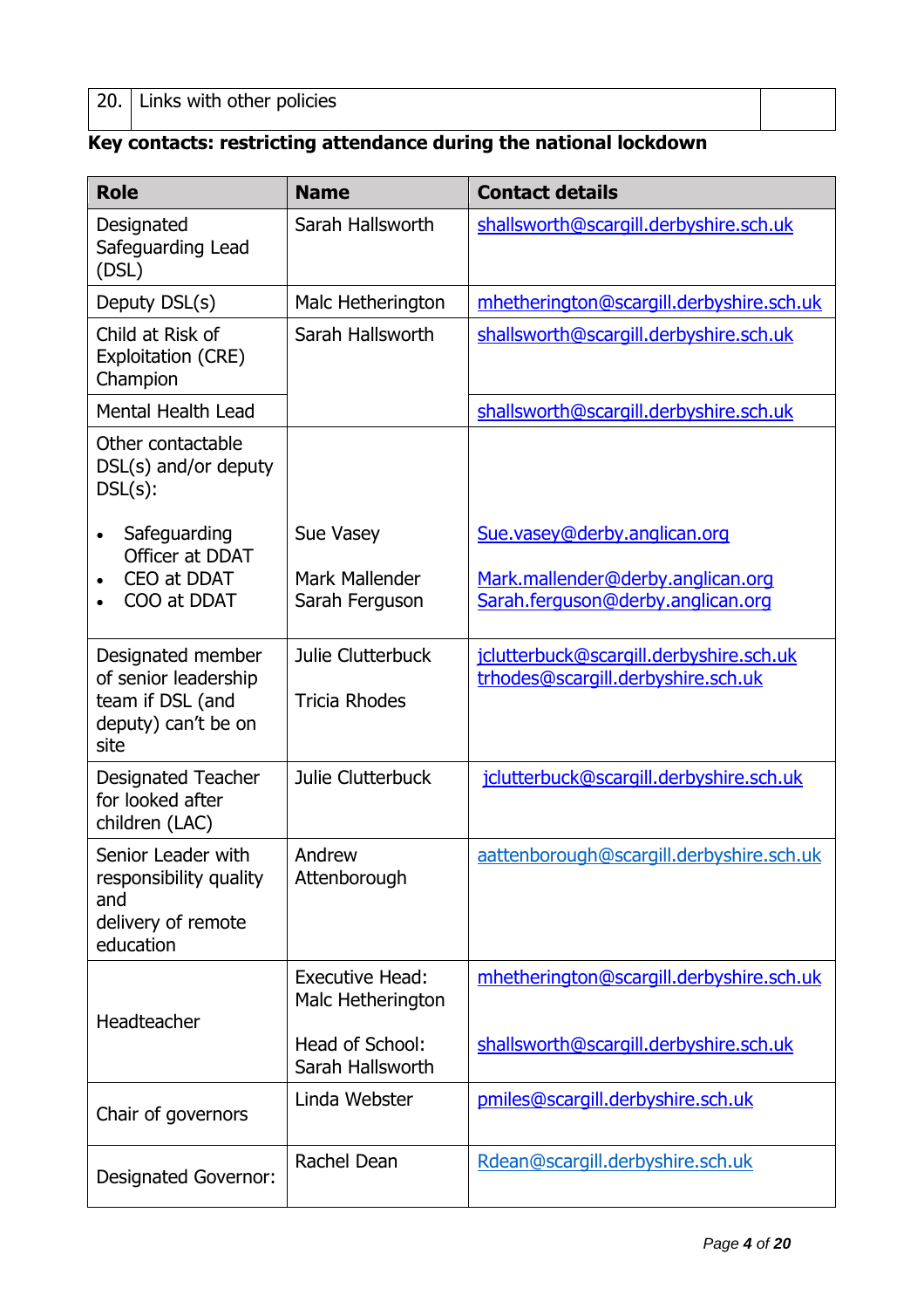| <b>Role</b>         | <b>Name</b> | <b>Contact details</b>            |
|---------------------|-------------|-----------------------------------|
| Designated Trustee: | Sheila Lock | Via: DDATAdmin@derby.anglican.org |

#### **Note: Contact details for all other key safeguarding agencies are as referenced in the school safeguarding/child protection policy. This includes referrals to local authority early help services, children's social care and the local authority designated officer (LADO).**

#### **1. Context**

To support public health efforts to arrest the rising cases of Covid-19 (Coronavirus), on 4<sup>th</sup> January 2020, the Prime Minister announced a new national lockdown for England, with people instructed to "stay at home" as they did during the first lockdown in March 2020.

During this period of national lockdown only children of critical workers and vulnerable children and young people should attend school. All other learners should not attend and will receive remote education until at least February half term. In addition, learners who are self-isolating and clinically extremely vulnerable learners should not attend school.

The school acknowledges that limiting attendance does not suggest that schools have become significantly less safe for young people. Instead limiting attendance is about supporting the reduction of the overall number of social contacts in our communities.

Currently there are no additional changes to local multi-agency safeguarding arrangements, which remain the responsibility of the local safeguarding partners (local authority, police and health). We expect our local safeguarding partners to be vigilant and responsive to all safeguarding threats and ensure vulnerable children and young people are safe – particularly as more children and young people will be learning remotely.

#### **2. Scope and definitions**

This addendum applies during the period of restricting school attendance during the current national lockdown and reflects updated advice from our local safeguarding partners Derby and Derbyshire Safeguarding Children Partnership (Derbyshire County Council, Derby City Council, Derby and Derbyshire Clinical Commissioning Group, Tameside and Glossop Clinical Commissioning Group and Derbyshire Constabulary).

Throughout this time schools must continue to have regard to the statutory safeguarding guidance, [Keeping Children Safe in Education](https://www.gov.uk/government/publications/keeping-children-safe-in-education--2) (2020, updated January 2021). This addendum contains details of the school individual safeguarding arrangements during our continued restricted opening and should be read in conjunction with the school safeguarding/child protection policy, local [multi-agency safeguarding children procedures](https://derbyshirescbs.proceduresonline.com/index.htm) and national sector specific COVID 19 guidance.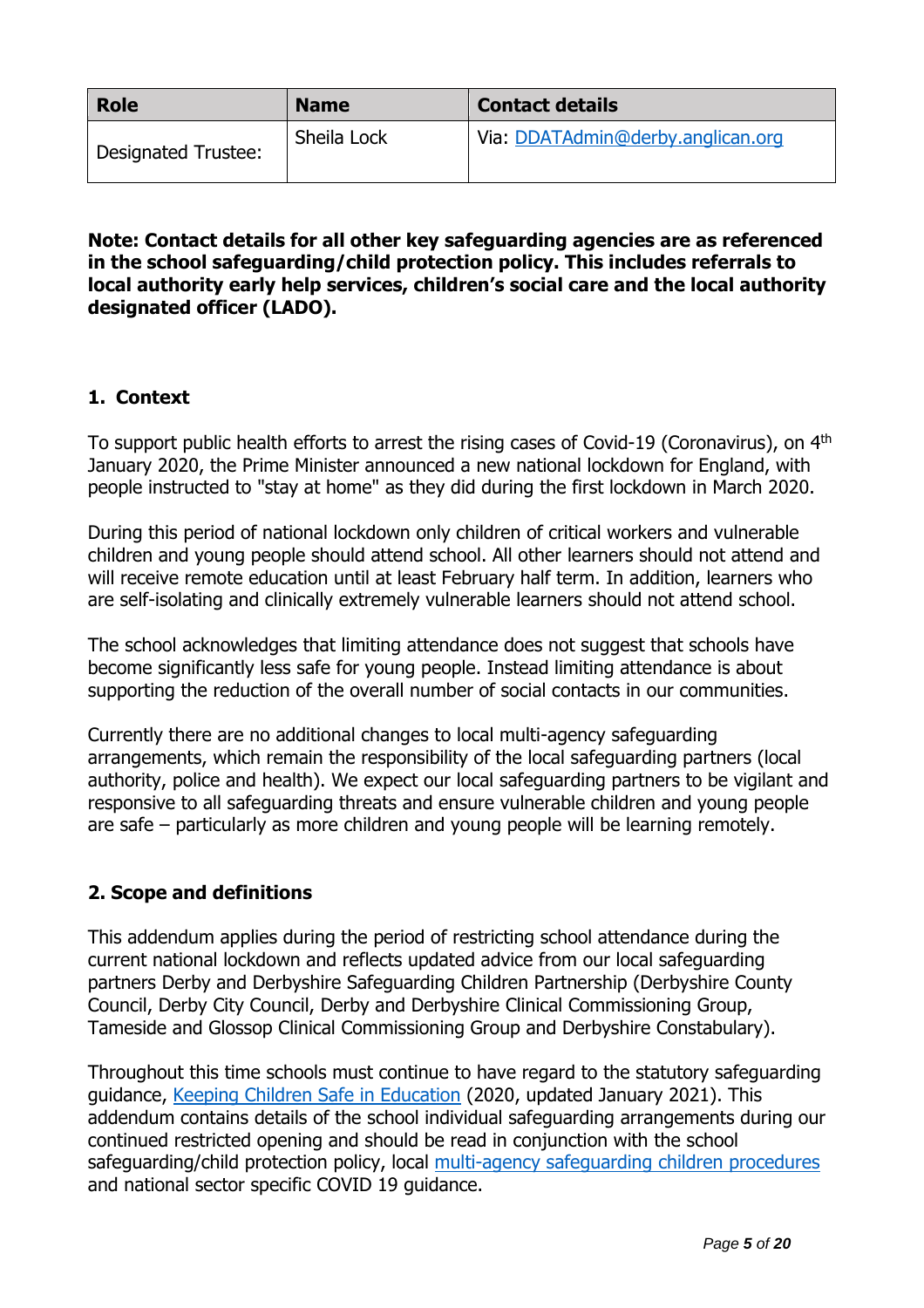The addendum sets out changes to our normal safeguarding/child protection policy in light of the Department for Education's guidance collection for Coronavirus (COVID-19): guidance for schools and other educational settings, and specifically [Restricting](https://www.gov.uk/government/publications/actions-for-schools-during-the-coronavirus-outbreak?utm_medium=email&utm_campaign=govuk-notifications&utm_source=08720782-d5c2-423a-90bf-6450e8ad7640&utm_content=daily)  [attendance during the national lockdown: schools,](https://www.gov.uk/government/publications/actions-for-schools-during-the-coronavirus-outbreak?utm_medium=email&utm_campaign=govuk-notifications&utm_source=08720782-d5c2-423a-90bf-6450e8ad7640&utm_content=daily) [Guidance for full opening: special](https://www.gov.uk/government/publications/guidance-for-full-opening-special-schools-and-other-specialist-settings)  [schools and other specialist settings](https://www.gov.uk/government/publications/guidance-for-full-opening-special-schools-and-other-specialist-settings) and [Children of critical workers and vulnerable](https://www.gov.uk/government/publications/coronavirus-covid-19-maintaining-educational-provision/guidance-for-schools-colleges-and-local-authorities-on-maintaining-educational-provision)  [children who can access schools or educational settings.](https://www.gov.uk/government/publications/coronavirus-covid-19-maintaining-educational-provision/guidance-for-schools-colleges-and-local-authorities-on-maintaining-educational-provision)

It will be important that all staff working in the school are aware of the addendum so that the school is able to effectively safeguard and protect all of our learners.

#### **Vulnerable children**

Unless covered here, our normal safeguarding/child protection policy continues to apply.

The Department for Education's (DfE's) guidance [Children of critical workers and](https://www.gov.uk/government/publications/coronavirus-covid-19-maintaining-educational-provision/guidance-for-schools-colleges-and-local-authorities-on-maintaining-educational-provision)  [vulnerable children who can access schools or educational settings](https://www.gov.uk/government/publications/coronavirus-covid-19-maintaining-educational-provision/guidance-for-schools-colleges-and-local-authorities-on-maintaining-educational-provision) defines 'vulnerable children' as children who have a social worker, an education, health and care plan (EHCP) or who may be vulnerable for another reason at local discretion ("otherwise vulnerable").

This includes children who:

- are assessed as being in need under section 17 of the Children Act 1989, including children and young people who have a child in need plan, a child protection plan or who are a looked-after child
- have an education, health and care (EHC) plan
- have been identified as otherwise vulnerable by educational providers or local authorities (including children's social care services), and who could therefore benefit from continued full-time attendance. This might include:
	- o children and young people on the edge of receiving support from children's social care services or in the process of being referred to children's services
	- o adopted children or children on a special guardianship order
	- $\circ$  those at risk of becoming NEET ('not in employment, education or training')
	- $\circ$  those living in temporary accommodation
	- $\circ$  those who are young carers
	- $\circ$  those who may have difficulty engaging with remote education at home (for example due to a lack of devices or quiet space to study)
	- o care leavers
	- $\circ$  others at the provider and local authority's discretion including pupils and students who need to attend to receive support or manage risks to their mental health

#### **Critical Workers**

The DfE definition of critical workers are those parents whose work is critical to the coronavirus (COVID-19) and EU transition response. This includes those who work in health and social care and in other key sectors; further details are outlined in the [guidance.](https://www.gov.uk/government/publications/coronavirus-covid-19-maintaining-educational-provision/guidance-for-schools-colleges-and-local-authorities-on-maintaining-educational-provision) Children with at least one parent or carer who is a critical worker can go to school or college if required, but parents and carers **should keep their children at home if they can**.

We will speak to parents and carers to identify who needs to come to school.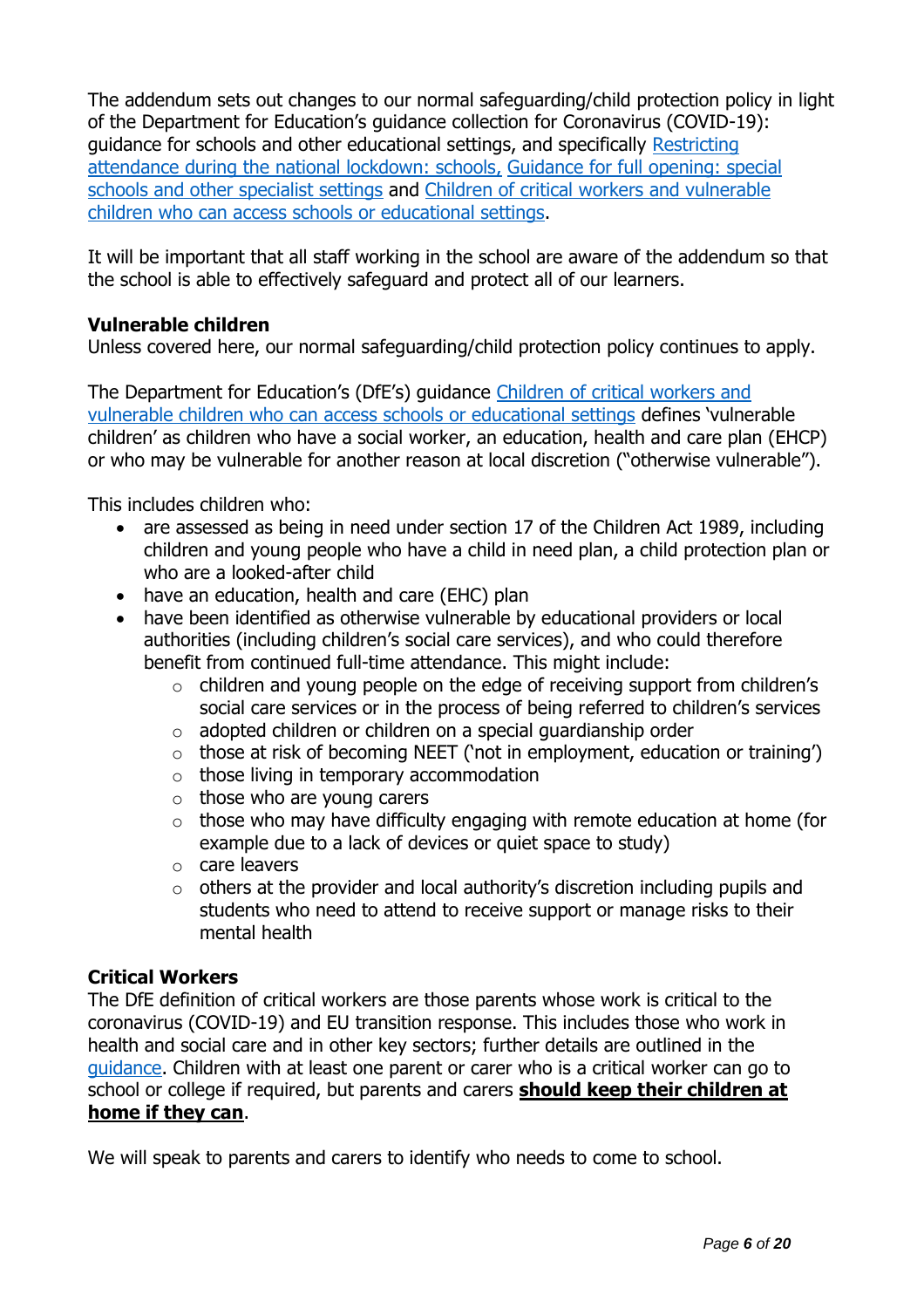#### **3. Core safeguarding principles**

We will still have regard to the statutory safeguarding guidance, Keeping Children Safe in [Education](https://www.gov.uk/government/publications/keeping-children-safe-in-education--2) (2020) and relevant government coronavirus guidance to ensure we keep children safe.

Although we are operating in a different way to normal, we are still following these important safeguarding principles:

- The best interests of children must always continue to come first
- If anyone has a safeguarding concern about any child, they should continue to act on it immediately
- A designated safeguarding lead (DSL) or deputy should be available at all times (see section 5 for details of our arrangements)
- It is essential that unsuitable people are not allowed to enter the children's/ education workforce and/or gain access to children
- Children should continue to be protected when they are online

The school will, as far as is reasonably possible, take a whole institution approach to safeguarding. This will allow us to ensure that any new policies and processes in response to Covid 19 are not weakening our approach to safeguarding or undermining our child protection policy.

#### **4. Reporting concerns**

#### **All staff and volunteers must continue to act on any concerns they have about a child or the behaviour of a member of staff, including supply staff or volunteers immediately.**

#### **It is still vitally important to do this.**

All concerns raised by staff can be done using MyConcern. If the member of staff does not have access or is unable to access this, they can email there concern to [safeguarding@scargill.derbyshire.sch.uk](mailto:safeguarding@scargill.derbyshire.sch.uk)

All concerns, discussions and decisions made and the reasons for those decisions will continue to be recorded using the school's agreed safeguarding record keeping processes. This should include any school or multi-agency plans (including contact plans), risk assessments and reviews.

All staff should continue to work with and support children's social workers, where they have one, to help protect vulnerable children.

#### **5. Designated Safeguarding Lead (and deputy) arrangements**

We aim to have a trained DSL or deputy DSL on site wherever possible. However,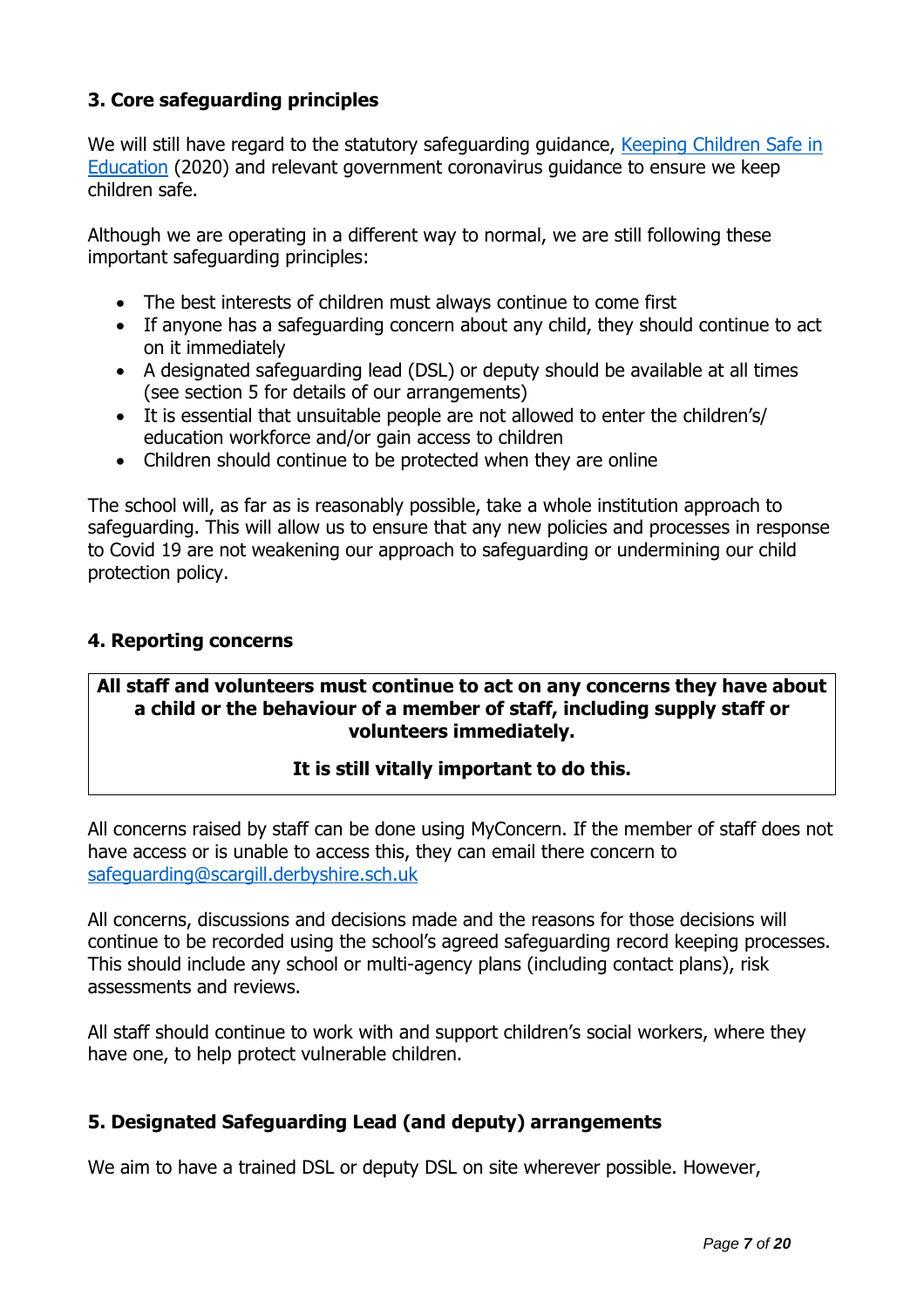we recognise that there may be operational challenges to this. In these cases, the school will put in place one of the following options:

- i. a trained DSL (or deputy) from the school can be available to be contacted via phone or online 'video', for example working from home; or
- ii. sharing trained DSLs (or deputies) with Bishop Lonsdale Primary School, who will be available to be contacted via phone or online 'video'

Where a trained DSL (or deputy) is not on site, in addition to one of the above options, a senior leader will take responsibility for co-ordinating safeguarding on site. The senior leader will be responsible for liaising with the off-site DSL (or deputy) to make sure they (the senior leader) can:

- Identify the most vulnerable children in school
- Update and manage access to child protection files, where necessary
- Liaise with children's social workers where they need access to children in need and/or to carry out statutory assessments

Details of all important safeguarding contacts are listed in the 'key contacts' section on the page 3 of this addendum.

In addition to the above we will:

- Keep all school staff and volunteers informed by email or text message as to who will be the DSL (or deputy) on any given day, and how to contact them.
- We will ensure that DSLs (and deputies), wherever their location, know who the most vulnerable children in our school are.
- Ensure there is clear communication and shared intelligence amongst the appropriate staff through weekly feedback from class teachers via the school's contact record sheet. This can be forwarded to the DSL.
- In the event of using a temporary 'shared' DSL (or deputies), the school will ensure they are conversant with the schools safeguarding systems. Any necessary safeguarding information will be shared, including the list of vulnerable children, making sure they are aware of the children's safeguarding needs, potential risks and have knowledge of any child protection or child in need plans in place. They will also be provided with access to the school's safeguarding system and files.

#### **6. Working with other agencies**

We will continue to work with children's social care and with virtual school heads for looked-after and previously looked-after children.

We will continue to update this addendum where necessary, to reflect any updated guidance from:

- Our local safeguarding partners
- The local authority about children with education, health and care (EHC) plans, the local authority designated officer and children's services including social care, reporting mechanisms, thresholds and children in need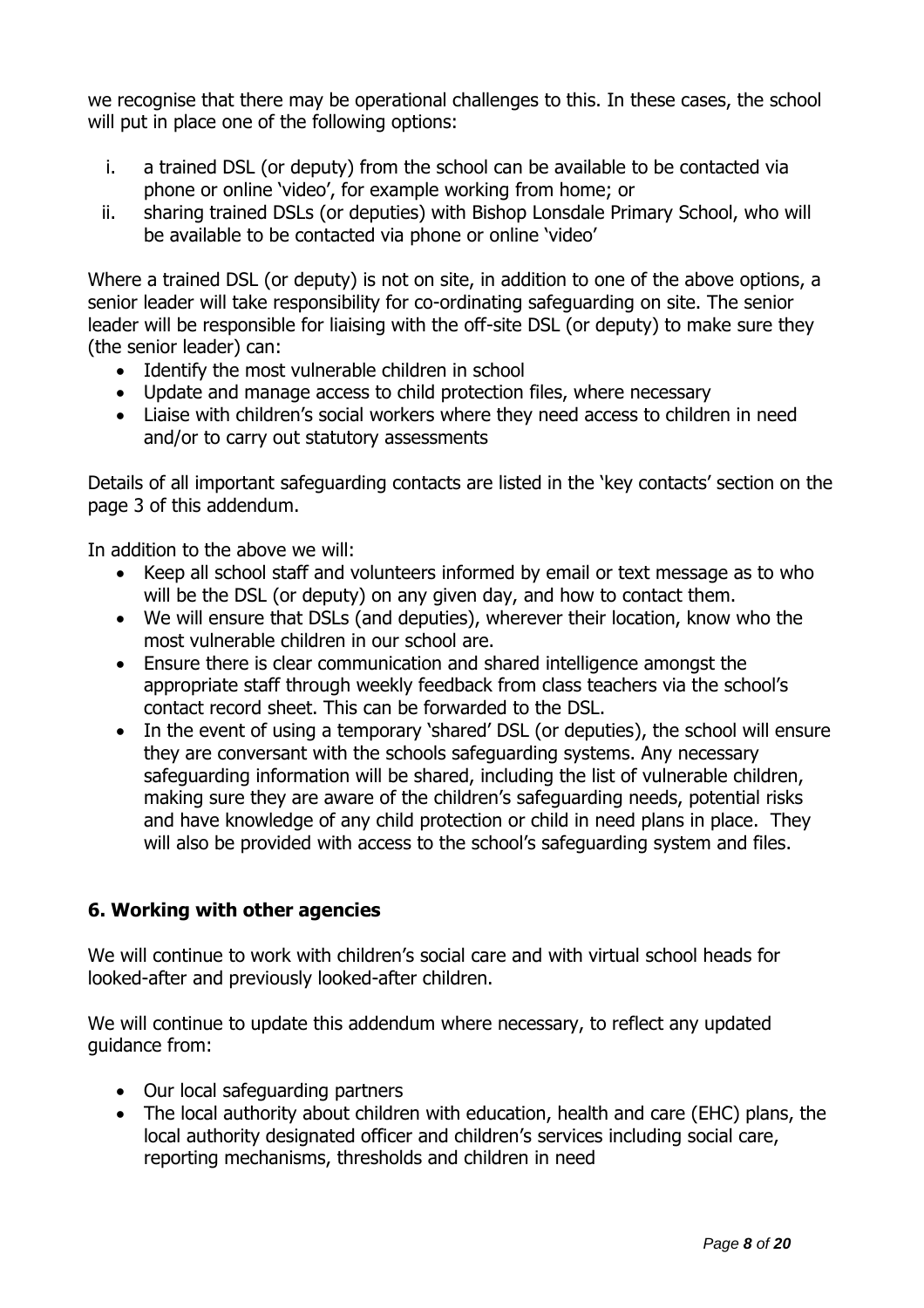The partnership quidance is currently in place: see Coronavirus: key information about our [safeguarding arrangements](https://www.ddscp.org.uk/coronavirus-safeguarding-arrangements/)

#### **7. Attendance at school**

We will continue to record attendance in the register and follow up on absences of the pupils who are expected to be in school; where a parent wishes for their child to be absent, the absence will be authorised during this national lockdown period. Absence will not be penalised.

The school will strongly encourage vulnerable children and young people to attend.

The school will follow up on any learner that they were expecting to attend, who does not. The school will also follow up with any parent or carer who has arranged care for their child(ren) and the child(ren) subsequently do not attend.

To support the above, the school will, when communicating with parents/carers and carers, confirm emergency contact numbers are correct and ask for any additional emergency contact numbers where they are available.

In all circumstances where a vulnerable child does not take up their place at school, is absent or discontinues, the school will notify their social worker, MAT worker and /or relevant other organisation staff.

We will work together with the social worker, MAT worker and/or other relevant organisations to follow up with the parent or carer to explore the reason for absence, discussing their concerns using supporting guidance considering the child's circumstances and their best interests.

In addition, we will work together with MAT worker/social worker and other relevant organisations to encourage the child or young person to attend educational provision, particularly where the social worker or MAT worker agrees that the child or young person's attendance would be appropriate.

Where a leave of absence is granted to a vulnerable child or young person, the school will still speak to parents and carers, and social workers/MAT workers (where applicable) to explore the reasons for this and any concerns raised. The discussions should focus on the welfare of the child or young person and ensuring that the child or young person is able to access appropriate education and support while they are at home.

Where a vulnerable child is self-isolating the school will put systems in place to keep in contact with them. When a vulnerable child is asked to self-isolate, we will notify their social worker/MAT worker (if they have one). School leaders should then agree with the social worker/MAT worker the best way to maintain contact and offer support to the vulnerable child or young person. The school also has procedures in place to check if a vulnerable child is able to access remote education support, to support them to access it (as far as possible) and to regularly check if they are doing so.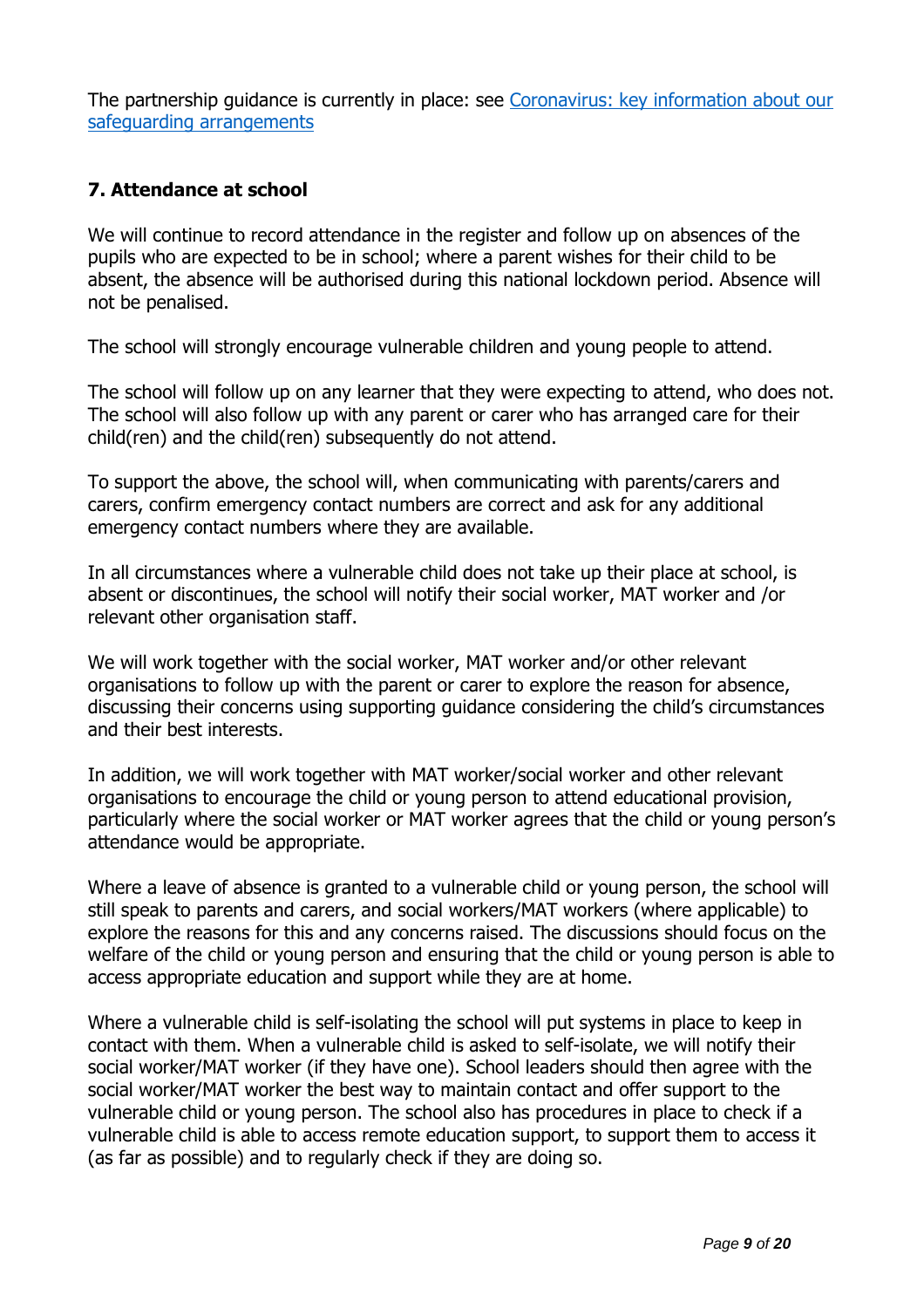Should the school need to temporarily stop on-site provision on public health advice, we will inform the local authority to discuss alternative arrangements for vulnerable children and young people and work towards welcoming back learners as soon as possible, where feasible to do so.

We will work collaboratively with other schools and education providers and other local partners (including the local authority, social workers, MAT workers, police, health, youth services, key workers etc.) to maximise opportunities for face-to-face provision for vulnerable children.

We are using the Department for Education's daily online attendance form to keep an accurate record of who is attending school.

#### **8. Safeguarding for vulnerable children not attending school**

We have risk assessments as well as contact plans in place for our vulnerable children, for circumstances where:

- They won't be attending school (for example where the school, parent/carer and social worker/MAT worker, if relevant, have decided together that this wouldn't be in the child's best interests); or
- They would usually attend but have to self-isolate

These plans set out:

- How often the school will make contact
- Which staff member(s) will make contact
- How they will make contact
- Access to remote education
- How the parent/child can access help

We have agreed these plans with children's social care or local authority multi-agency teams (MAT's), where relevant, and will review them monthly

Where concerns arise and /or if we can't make contact, the DSL (or the deputy DSL) will consider making a referral/contacting children's social care, MAT's or the police.

#### **9. Supporting vulnerable children and children of critical workers in school**

The school will continue to be a safe space for all children to attend and flourish. The Headteacher will ensure that appropriate staff are on site and staff to learner ratio numbers are appropriate, to maximise safety.

The school will continue to follow Public Health advice to minimise Covid 19. This includes complying with health and safety law, by assessing risks and putting in place proportionate control measures. We will thoroughly review our health and safety risk assessments and plans that address the risks identified using the system of controls outlined in government guidance.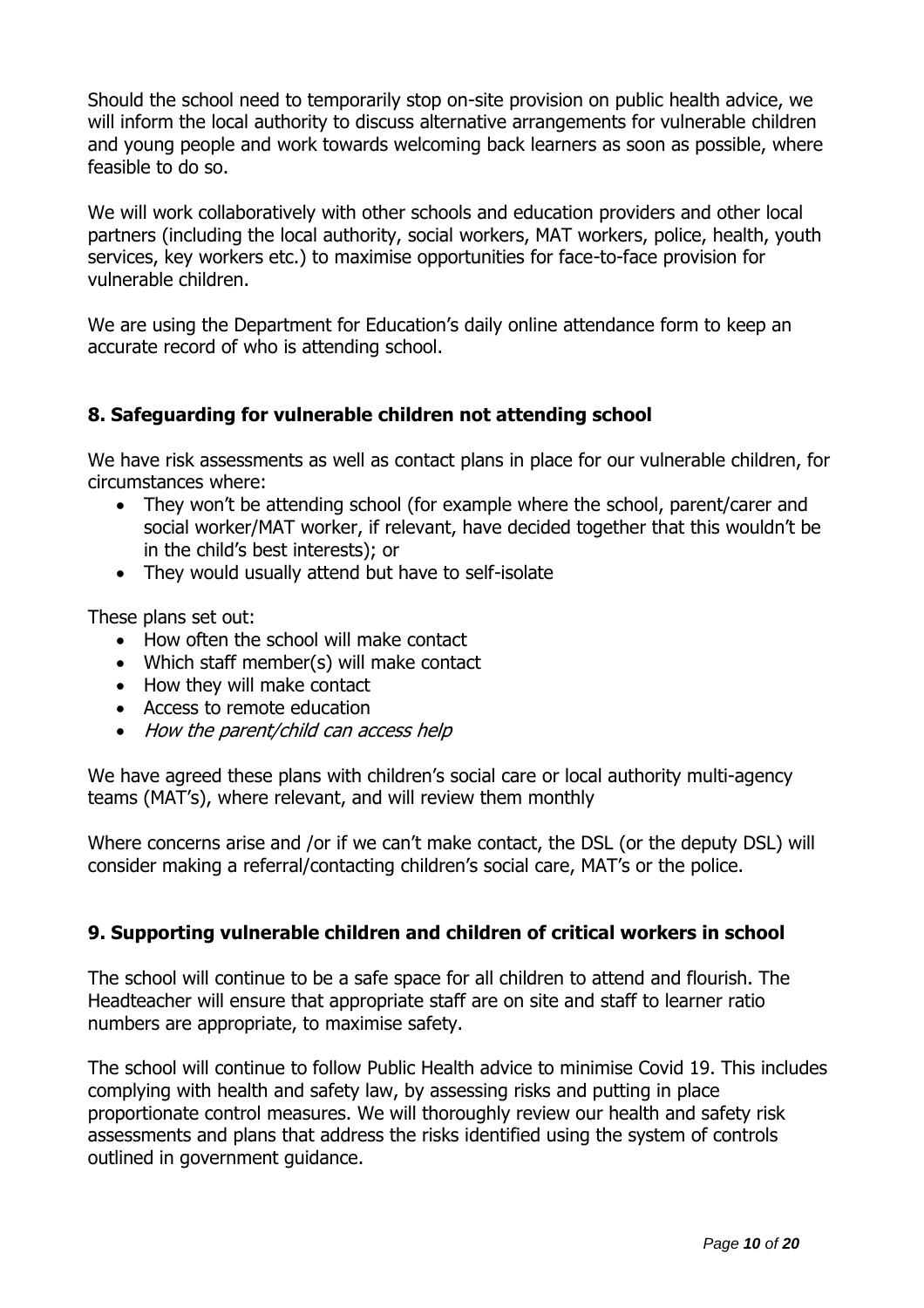The school will ensure that where we care for children of critical workers and vulnerable children on site, we ensure appropriate support is in place for them. This support will be bespoke to each child and recorded.

#### **10. Children attending other settings**

Where children are temporarily required to attend another setting, we will make sure the receiving school is provided with any relevant welfare and child protection information. Wherever possible, our DSL (or deputy) and/or special educational needs co-ordinator (SENCO) will share, as applicable:

- The reason(s) why the child is considered vulnerable and any arrangements in place to support them
- The child's EHC plan and risk assessment, graduated response plan, early help plan, child in need plan, child protection plan or personal education plan
- Details of the child's social worker or MAT worker and any other relevant agencies offering input with the child and their family
- Details of the virtual school head
- Where the DSL, deputy or SENCO can't share this information, the senior leader(s) identified in Key Contacts will do this.

We will share this information before the child arrives as far as is possible, and otherwise as soon as possible afterwards.

#### **11. Safeguarding all children**

The school is committed to ensuring the safety and wellbeing of all its children and young people whether they are in school or learning remotely at home. Staff and volunteers are aware that this difficult time potentially puts all children at greater risk.

We will continue to have an open and accepting attitude towards children as part of our responsibility for pastoral care. Children, parents and staff will be free to talk about any concerns and will see the setting as a safe place when there are difficulties. Children's worries and fears will be taken seriously, and children encouraged to seek help from school staff. The school ensure that all of our learners know that there are adults in the school whom they can approach if they are worried or have difficulties.

The setting has well developed listening systems and all staff and volunteers will continue to be alert to any signs of abuse, or effects on learners' mental health that are also safeguarding concerns, and act on concerns immediately. In particular during this lockdown, children are likely to be spending more time online for remote learning (see section 12 below) and leisure.

The school will share safeguarding and online safety messages on its website, social media pages and via other communication methods such as e-newsletters, to ensure that children and their families are aware of key safeguarding concerns, where they can get help and know how report any concerns or worries.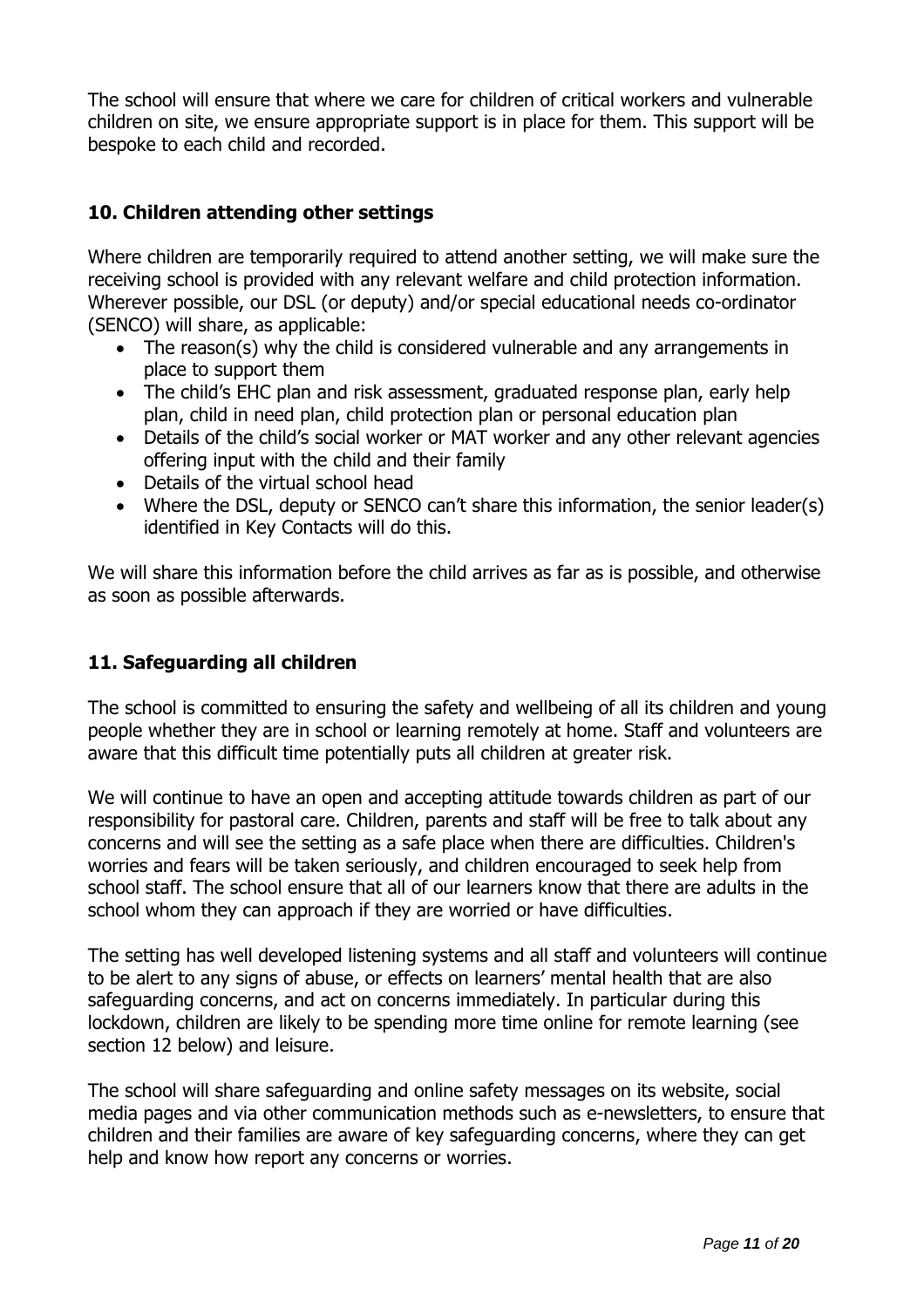#### **12. Online safety in school and outside of school**

Keeping children safe online is essential. The school will continue to work in line with the statutory guidance Keeping Children Safe in Education on what we will do to protect all of our learners online, including opportunities to teach about safeguarding and online safety. This is outlined in our Child Protection/Safeguarding Policy, Online safety at school and Anti-Bullying Policy.

#### **Delivering remote education safely**

As a result of the ongoing restrictions relating to Covid-19 the school has already been delivering remote (recorded/live) education where it has been needed. We have continually been improving our provision in line with expectations and emerging best practice. In addition the school has a [duty](https://www.gov.uk/government/publications/remote-education-temporary-continuity-direction-explanatory-note) to provide remote education for state-funded, school-age children whose attendance would be contrary to government guidance or law around coronavirus (COVID-19). In the context of schools limiting attendance to all but vulnerable children and children of critical workers, we will build on our existing remote education ensuring a strong offer is in place for all pupils. The school will follow the expectations for remote education provision, including on delivering remote education safely, as set out in the Restricting attendance during the national lockdown: schools [Guidance for all schools in England.](https://assets.publishing.service.gov.uk/government/uploads/system/uploads/attachment_data/file/952443/210114_School_national_restrictions_guidance_FINAL_14012021.pdf) We will also follow the school's remote education policy and remote education plan which can be viewed on our website.

There is an identified named senior leader with overarching responsibility for the quality and delivery of remote education, including that provision meets expectations for remote education. See Key Contacts on page 3.

We will work to overcome barriers to digital access for learners and where there are learners who have difficulty engaging in remote education consider if they may be vulnerable children, and therefore eligible to attend the school provision in person. The school will work collaboratively with families, putting in place reasonable adjustments as necessary, so that pupils with SEND can successfully access remote education alongside their peers.

The school will also work alongside the local authority, health professionals and other services to ensure that children with medical conditions are fully supported, including through the use of individual healthcare plans, so that they may receive an education in line with their peers.

We will take into account the learners' age, stage of development or special educational needs, when developing and delivering remote education. Consideration of the level of parental/carer involvement to support access and engagement with remote education will also be considered.

The school has systems for checking, daily, whether learners are engaging with their work, and works with families to rapidly identify effective solutions where engagement is a concern.

Information for pupils, parents and carers about our remote education provision will be published on the school website by  $25<sup>th</sup>$  January 2021.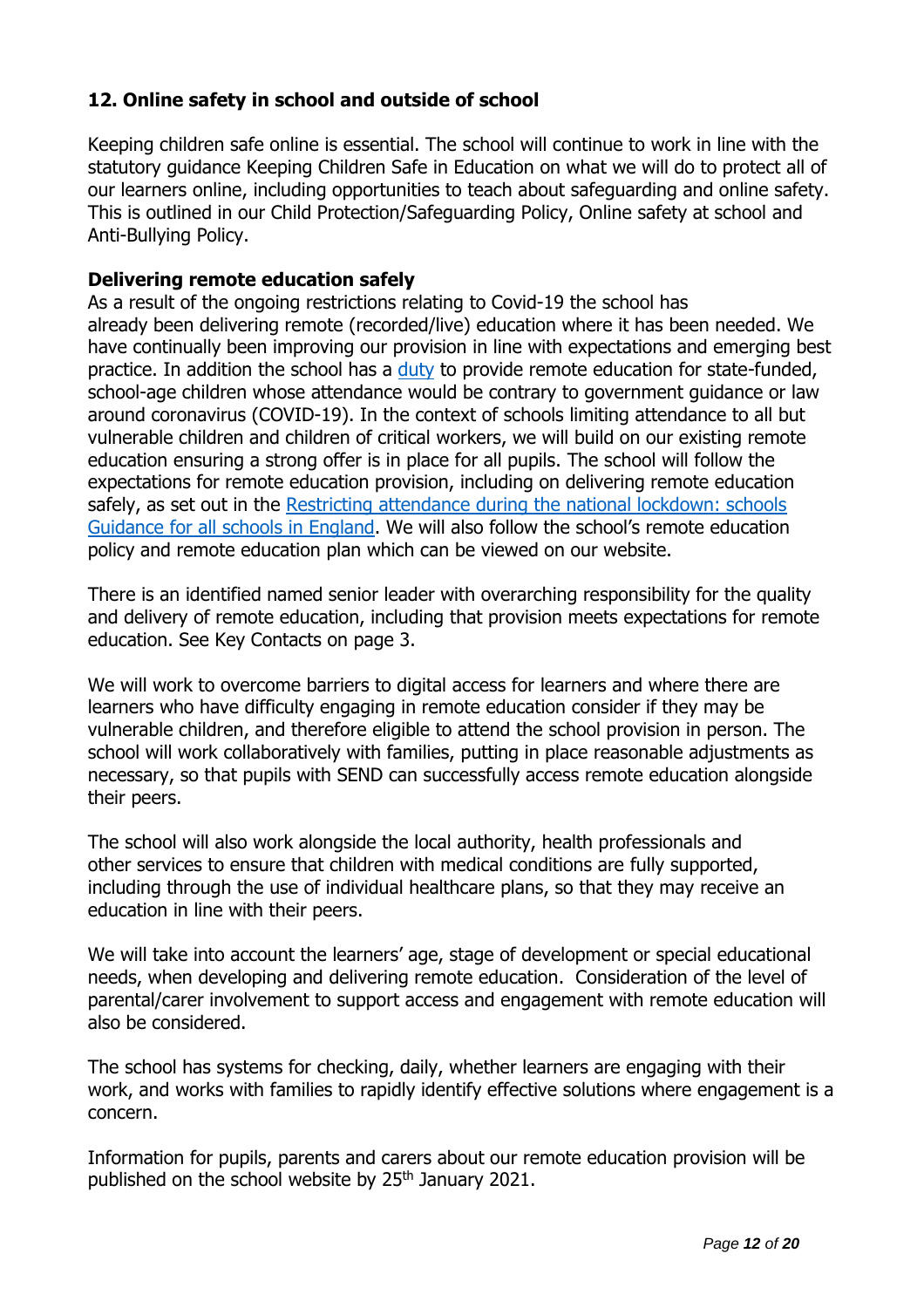The senior leadership team and governors will [review](https://www.gov.uk/government/publications/review-your-remote-education-provision?utm_medium=email&utm_campaign=govuk-notifications&utm_source=53522a25-c275-4777-996d-ade6d8f11bd5&utm_content=daily) and self-assess the school remote education offer to ensure that their current practice meets the expectations in the expectations in [Restricting attendance during the national lockdown: schools.](https://www.gov.uk/government/publications/actions-for-schools-during-the-coronavirus-outbreak)

#### **Safeguarding learners and teachers online**

Keeping pupils and teachers safe during remote education is essential. This includes ensuring they have received appropriate online safely training.

It is important that all staff who interact with children, including online, continue to look out for signs a child may be at risk. Any such concerns should be dealt in line with our child protection/safeguarding policy and reporting procedures as set out in section 3 of this addendum. Where appropriate referrals should still be made to children's social care and as required, the police.

We will make sure children know how to report any concerns they have back to our school/ college, and signpost them to other sources of support too.

Online teaching should follow the same principles as set out in the staff behaviour policy/code of conduct and the school's remote education policy.

The school will ensure any use of online learning tools and systems is in line with privacy and data protection/GDPR requirements.

When delivering virtual lessons, especially where webcams are involved:

- Only school registered accounts and SLT approved systems will be used
- Staff will receive training and support to ensure they are familiar with the systems to be used to ensure remote teaching is reliable, good quality and safe.
- We will ensure that remote learning settings are audited (who can chat? who can start a stream? who can join?)
- Delivery will be in groups only.
- There will be no 1:1s, unless there are exceptional circumstances and pre-approval by SLT.
- The expectations of both student and staff behaviour (e.g. a 'classroom standard' of behaviour expected from all participants) will be made clear.
- Staff and children must wear suitable clothing, as should anyone else in the household.
- Any computers used should be in appropriate areas, for example, not in bedrooms; and a background should be added or blurred.
- The live class should be recorded so that if any issues were to arise, the video can be reviewed.
- Live classes will be kept to a reasonable length of time
- Language must be professional and appropriate, including any family members in the background.
- Staff will record, the length, time, date and attendance of any sessions held, including if anything went wrong.
- All staff and parents have been issued with; Zoom Code of Conduct, Remote Learning Policy, Live Learning Risk Assessment and Live Learning Policy.

#### **Working with parents and carers**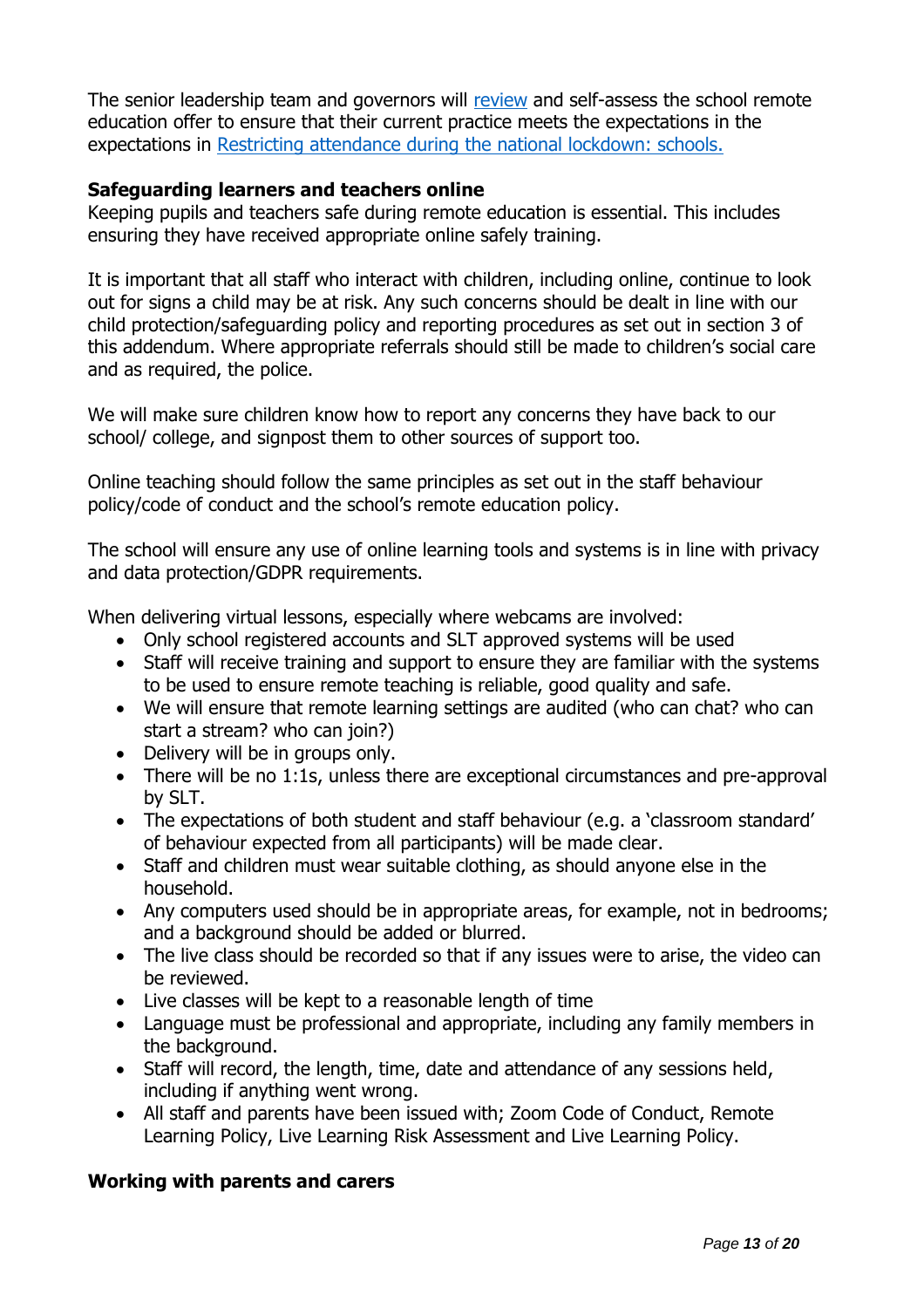The school will provide information and advice to parents/carers so that they can effectively support remote education. Good communication between school and parents/carers will help.

School contact with parents and carers during this time can also be used to reinforce the importance of children staying safe online.

We will make sure parents and carers:

- Are aware of the potential risks to children online and the importance of a safe online environment and set age-appropriate parental controls on digital devices and use internet filters to block malicious websites. These are usually free, but often need to be turned on.
- Know what our school is asking children to do online, including what sites they will be using and who they will be interacting with from our school.
- Are aware that they should only use reputable online companies or tutors if they wish to supplement the remote teaching and resources our school provides.
- Know where else they can go for support to keep their children safe online.

This will be achieved through, where appropriate, group seminars, briefings using platforms such as Zoom or one-to-one

Telephone calls where necessary, to inform parents and elicit their support.

#### **13. Well-being and mental health**

The school recognises that education is a protective factor for children and young people, and the current circumstances can affect the mental health of pupils and their parents/carers. Teachers at the school need to be aware of this in setting expectations of learners' work where they are at home. Learners may be experiencing a variety of emotions in response to the on-going Covid 19 outbreak and restrictions, such as anxiety, stress or low mood. This may particularly be the case for vulnerable children, including those with a social worker/MAT worker and young carers.

The school will:

- Support learners to contextualise these feelings as normal responses to an abnormal situation.
- Offer and provide support to help learners re-adjust, either to a return to learning at home or being in school without their peers. Children with Special Educational Needs and Disabilities (SEND) are likely to need specific help around this and we will plan to meet these needs.
- Where a learner may be showing signs of more severe anxiety or depression ensure that school based support is provided, alongside appropriate referral and interventions from relevant [partner agencies.](https://derbyandderbyshireemotionalhealthandwellbeing.uk/)

We acknowledge that the return to remote learning for most will limit leaners social interaction with their peers, carers and teachers, which may have an impact on wellbeing.

Where possible, we will continue to offer our current supports for learner well-being and mental health for all of our learners. Support can be offered through the school's mental health lead.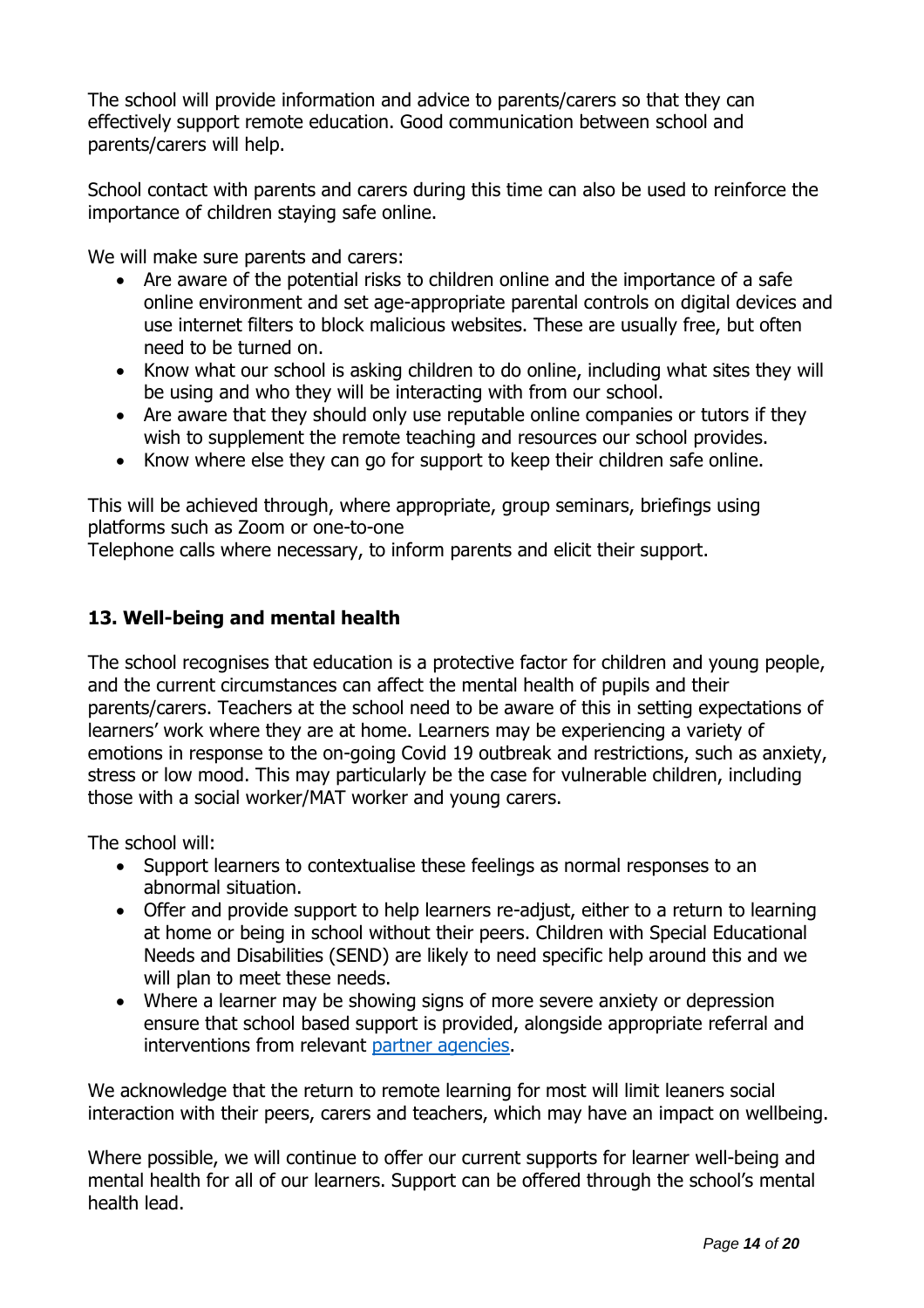The school will make sure that parents/carers and learners are aware of who in the school to contact if they have a new concern about mental health and wellbeing. We will also signpost all learners, parents and staff to other resources to support well-being and good mental health at this time.

When setting expectations for pupils/students learning remotely and not attending school, teachers will bear in mind the potential impact of the current situation on both children's and adults' mental health and well-being.

We will consider the provision of pastoral and extra-curricular activities to all learners, including those learning at home (for example through online activities and assemblies), designed to:

- Support social engagement and maintain friendships
- Address and equip learners to respond to issues linked to Covid 19
- Support pupils with approaches to improving their physical and mental wellbeing

The mental health lead in school will take an active role in overseeing this.

In addition, we will provide more focused pastoral support where issues are identified that individual learners may need help with, drawing on [external support](https://derbyandderbyshireemotionalhealthandwellbeing.uk/) where necessary and possible. The support needs of particular groups we are already aware need additional help (for example children in need, children receiving early help) will also be considered.

Where there is a concern a child is in need or suffering or likely to suffer from harm, the school (generally led by the designated safeguarding lead or deputy) will follow the safeguarding/child protection policy and DDSCP Threshold document and consider any referral to statutory services (and the police) as appropriate.

We will work with school nursing services to support the health and wellbeing of learners.

#### **14. Peer on peer abuse/child on child abuse**

We will continue to follow the principles set out in part 5 of Keeping Children Safe in Education, Sexual violence and [sexual harassment between children in schools and](https://www.gov.uk/government/publications/sexual-violence-and-sexual-harassment-between-children-in-schools-and-colleges)  [colleges guidance](https://www.gov.uk/government/publications/sexual-violence-and-sexual-harassment-between-children-in-schools-and-colleges) and local [multi-agency safeguarding children procedures,](https://derbyshirescbs.proceduresonline.com/contents.html) in particular [Children who Present a Risk of Harm to Others](https://derbyshirescbs.proceduresonline.com/p_abuse_by_ch_yp.html) as well as those outlined within our school Child Protection/Safeguarding Policy when managing reports and supporting victims of peer-on-peer abuse.

Staff should continue to act on any concerns they have immediately.

The school recognises that during the restricted attendance at school during national lockdown, a revised process may be required for managing any report of such abuse and supporting victims**.**

Concerns and actions must be recorded and appropriate referrals made.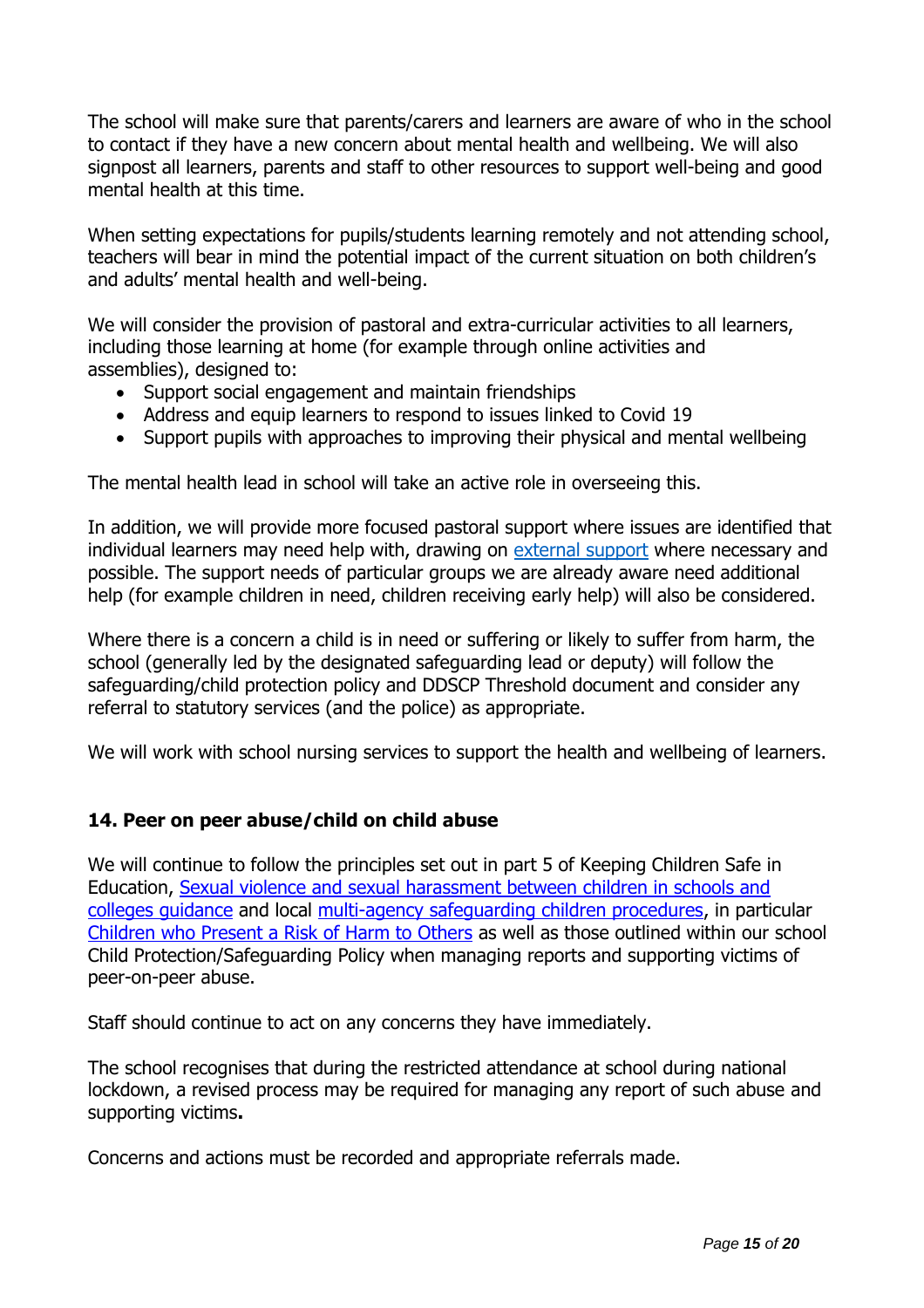All concerns raised by staff can be done using MyConcern. If the member of staff does not have access or is unable to access this, they can email there concern to [safeguarding@scargill.derbyshire.sch.uk](mailto:safeguarding@scargill.derbyshire.sch.uk)

#### **15. Domestic Abuse**

The current Covid 19 measures being taken are likely to increase the stress on family life and domestic abuse incidents have been reported to have risen.

The school will continue to receive domestic abuse notifications via the Stopping Domestic Abuse Together (SDAT) initiative as will children's social care. Notifications will continue to be recorded in the children's safeguarding file.

As with any concern about a child the school will take steps to ensure the child is safe. In all cases the school will review what we know about the child and their family.

If the child is expected to attend school the usual checks should be made on their welfare.

- What is known about the child when they arrived (or not) at school today?
- Who in the school needs to be informed?
- What 'checks' need to be carried out and how best can these be achieved?
- Are they in school today? How are they presenting physically and emotionally? Are there any changes in their behaviour?

When a child is not expected to be at school there should be consideration about how best the school can seek assurance on their welfare and what checks can be made.

#### **In all cases the school will make general enquires with the child about how they are. The domestic abuse notification should not be referred to unless it is directly mentioned by the child or where the parent/carer raises the issue.**

If the DSL/deputy DSL identifies any child protection concerns they will refer to children's social care.

Children's Social Care will also review the incident and will liaise with the school where there are child protection concerns about the safety of the child.

Where the DSL has identified a child to be on the edge of social care support, or who would normally receive pastoral-type support in school, they should ensure that a robust contact plan and risk assessment is in place for that child or young person.

Details of this plan must be recorded, as should a record of contacts that have been made.

#### **16. Staff recruitment, movement of staff, training and induction**

#### **Recruiting new staff and volunteers**

Recruitment will continue as usual.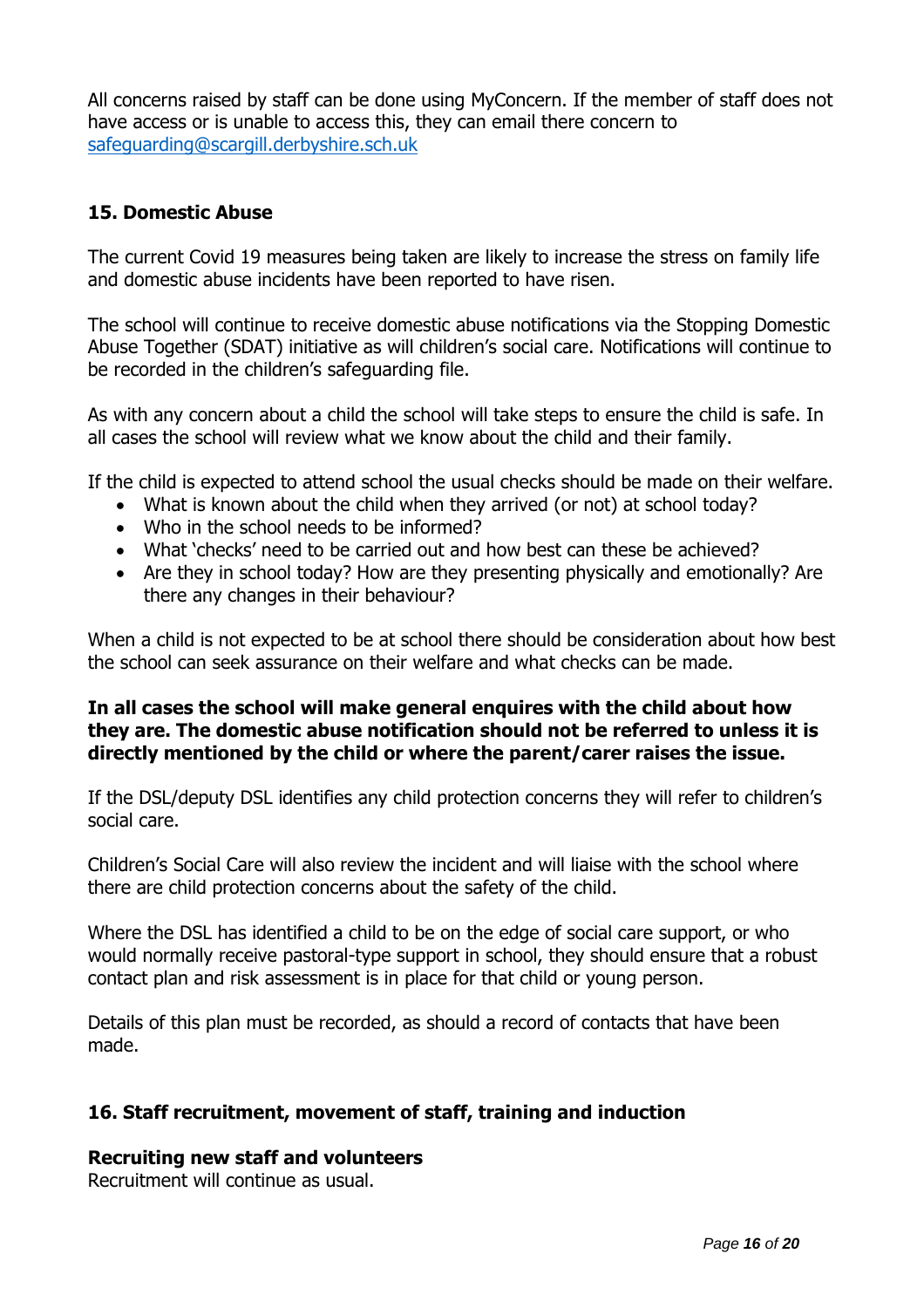- We continue to recognise the importance of robust safer recruitment procedures, so that adults, including supply staff and volunteers who work in our school are safe to work with children.
- We will continue to follow our safer recruitment procedures, and part 3 of Keeping Children Safe in Education, including legal changes following EU exit and guidance on checking the past conduct of individuals who have lived or worked overseas.
- We will consider a flexible approach to interviews, with alternative options to faceto-face interviews offered where possible. Where face-to-face meetings are arranged, we will make clear to candidates that they must adhere to the system of controls that schools have in place.
- In urgent cases, when validating proof of identity documents to apply for a DBS check, we will initially accept verification of scanned documents via online video link, rather than being in physical possession of the original documents. New staff must still present the original documents when they first attend work at our school. This approach is in line with revised Covid-19: Temporary changes to DBS ID [checking guidelines.](https://www.gov.uk/government/news/covid-19-changes-to-dbs-id-checking-guidelines)
- We will continue to do our usual checks on new volunteers and do risk assessments to decide whether volunteers who aren't in regulated activity should have an enhanced DBS check, in accordance with paragraphs 183-188 of Keeping Children Safe in Education. Under no circumstances will a volunteer who has not been checked be left unsupervised or allowed to work in regulated activity; this includes volunteers who are supporting schools/colleges with Covid 19 testing.
- We will also continue to do our usual checks on agency and third party staff (supply staff) in accordance with paragraphs 174-175 of Keeping Children Safe in Education.
- Where new staff are recruited, or new supply staff or volunteers enter the school, they will continue to be provided with a safeguarding induction.

#### **Staff flexible deployment**

When deploying support staff flexibly, the school will consider regulated activity and ensure only those who have the appropriate checks are allowed to engage in regulated activity.

#### **Staff 'on loan' from other schools**

If staff are deployed from another education or children's workforce setting to our school, we will take into account the DfE guidance and will accept portability by seeking assurances from the current employer in writing that;

- the individual has been subject to an enhanced DBS and children's barred list check
- there are no known concerns about the individual's suitability to work with children
- there is no ongoing disciplinary investigation relating to that individual

As well as seeking assurance from the 'loaning' school that staff have had the appropriate checks we will also assess the risks of staff 'on loan' working in our school.

We will also use the DBS Update Service, where these staff have signed up to it, to check for any new information.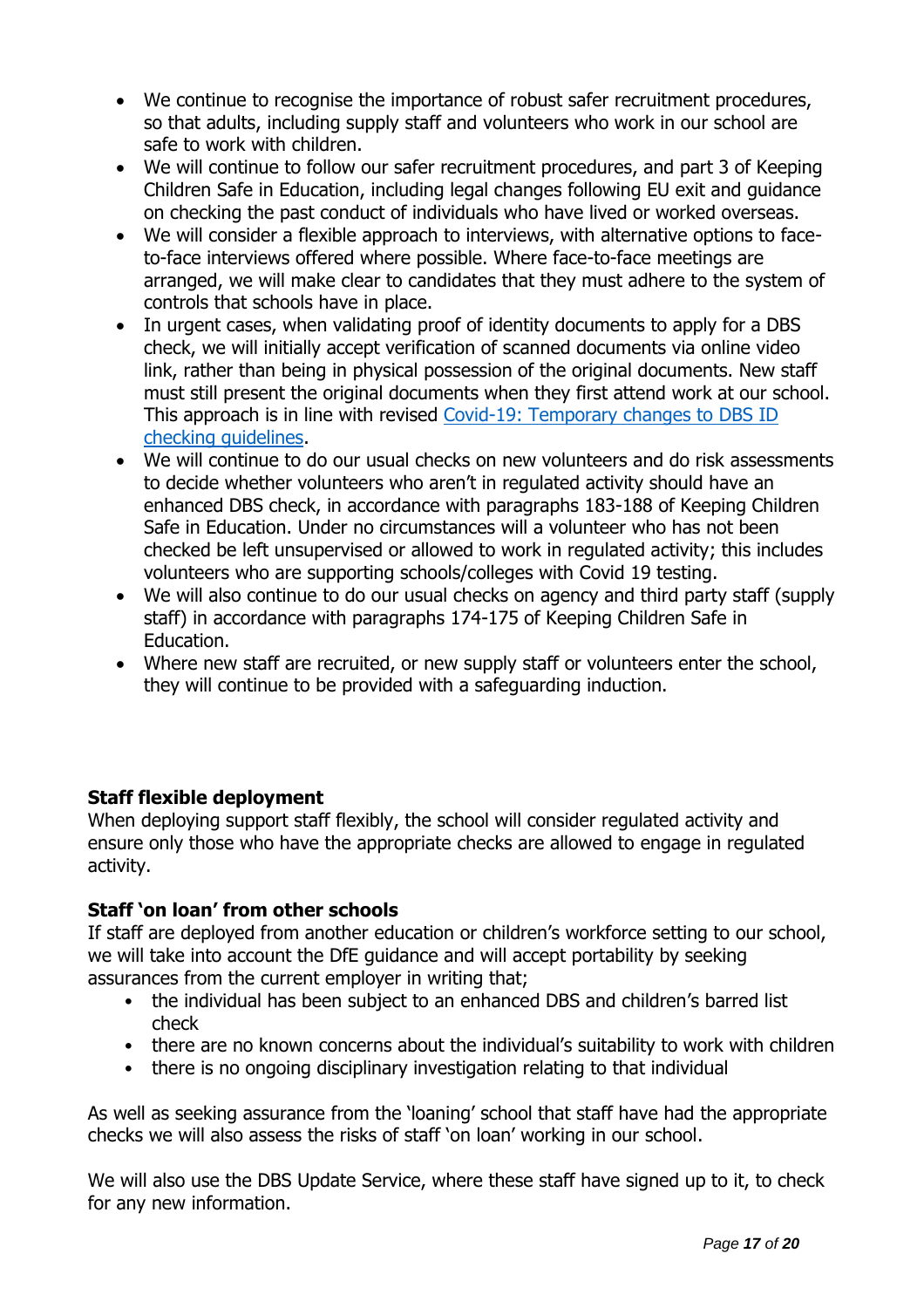#### **Safeguarding induction and training**

All existing school staff have had safeguarding training (including online safety) and have read at least part 1 of Keeping Children Safe in Education (2020). We will make sure staff and volunteers are aware of changes to our procedures and local arrangements, so they know what to do if they are worried about a child.

New staff and volunteers will continue to receive:

- A safeguarding induction (including online safety)
- A copy of our children protection safeguarding policy (and this addendum)
- Keeping Children Safe in Education (part 1)

We will decide on a case-by-case basis what level of safeguarding induction staff 'on loan' need. In most cases, this will be:

- A copy of our child protection/safeguarding policy and this addendum
- Confirmation of local processes
- Confirmation of DSL arrangements

The school acknowledges that opportunities for safeguarding training may be restricted during this period. DDSCP safeguarding face to face training events have been cancelled up to the end of June 2021, however virtual training will be taking place and there is the option of online safeguarding learning opportunities and podcasts. See DDSCP website [training pages.](https://www.ddscp.org.uk/training/)

#### **17. Keeping records of who is on site**

Whilst acknowledging the challenge of the current environment, it is essential from a safeguarding perspective that any school or college is aware, on any given day, which staff/volunteers will be in the school or college, and that appropriate checks have been carried out, especially for anyone engaging in regulated activity. As such, the school will continue to keep the single central record (SCR) up to date as outlined in Keeping Children Safe in Education.

The SCR will provide the means to log everyone that will be working or volunteering in a school/ college on any given day, including any staff who may be on loan from other institutions. The SCR will be used to log details of any risk assessments carried out on volunteers and staff on loan from elsewhere.

#### **18. Concerns about a staff member or volunteer**

We will continue to follow the principles set out in part 4 of Keeping Children Safe in Education, our school policies and the local multi-agency safeguarding children procedures, [Managing Allegations against Staff, Carers and Volunteers.](https://derbyshirescbs.proceduresonline.com/p_alleg_staff_carer_volunteer.html)

#### **Staff should continue to act on any concerns they have immediately.**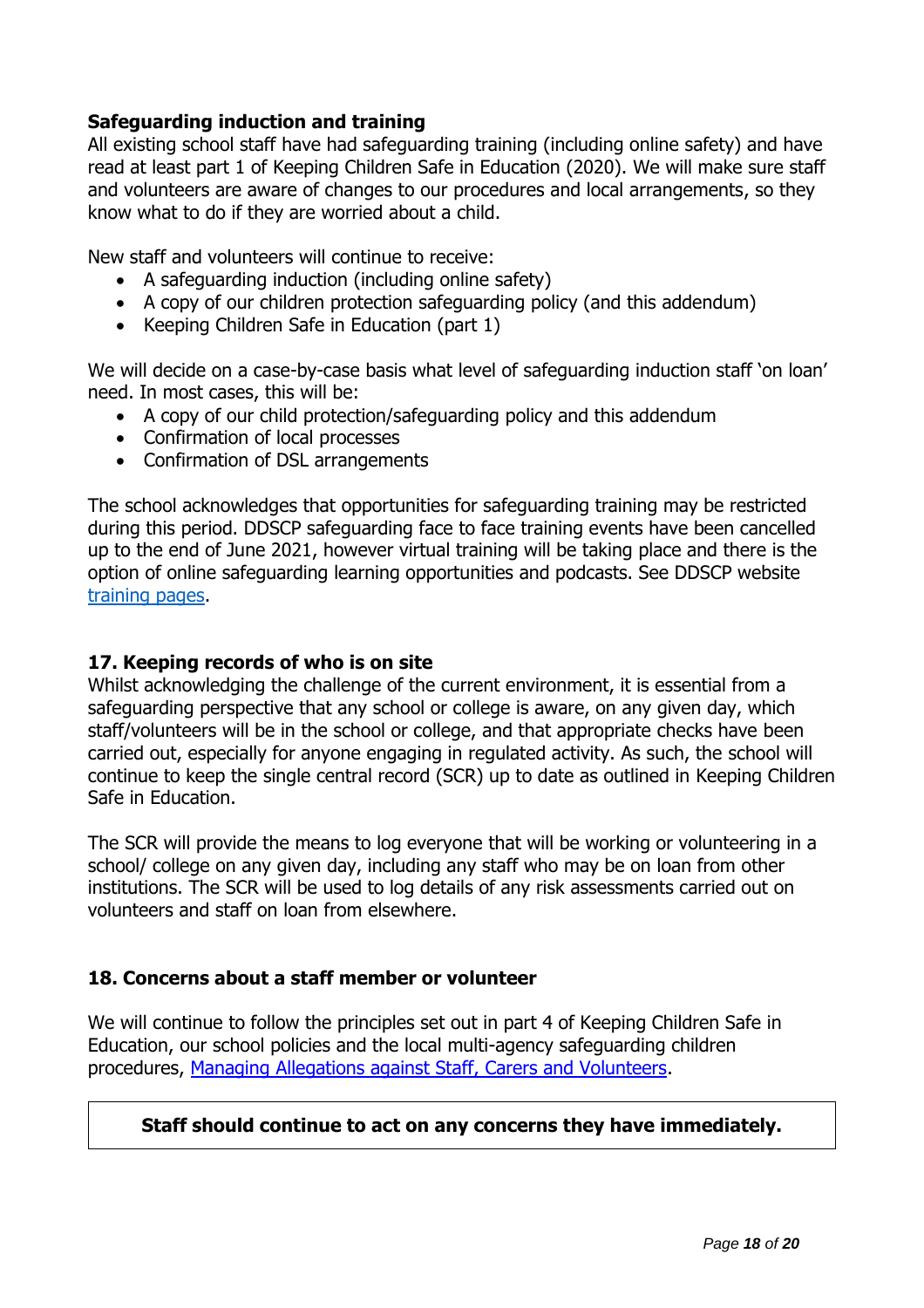The school will continue to follow the legal duty to refer to the Disclosure and Barring Service (DBS) anyone who has harmed or poses a risk of harm to a child or vulnerable adult. We will also continue to refer potential cases of teacher misconduct to the Teaching Regulation Agency.

#### **Staff absence**

Where the school has concerns about the impact of staff absence – such as our Designated Safeguarding Lead or first aiders – they will discuss them immediately with the executive Headteacher/MAT and where appropriate Public Health.

#### **18. Monitoring arrangements**

This policy will be reviewed as guidance from the local safeguarding partners, other relevant agencies or DfE is updated, and as a minimum every 3-4 weeks by the Headteacher and/or DSL. At every review, it will be approved by the full governing board.

#### **20. Links with other policies**

This policy links to the following policies and procedures:

- Child protection/safeguarding
- Staff behaviour policy/code of conduct
- Remote learning policy
- Health and safety including risk assessments, protective measures (prevention and protective measures), guidance to protect staff, pupils and others from coronavirus (COVID-19) within the education setting
- Behaviour management, including pupils struggling to re-engage in school, mental health and behaviour, bullying/ online bullying and prejudice-based bullying as well as the use of reasonable force/physical intervention, including the increased vulnerability of children with special education needs (SEN) or disabilities and equality duties. This also contains updates with the new rules/policies associated with Covid 19 and how these will be clearly and consistently communicated to staff, pupils and parents, setting clear, reasonable and proportionate expectations of pupil behaviour.
- Meeting the needs of pupils with medical conditions
- Providing first aid
- Online safety and other associated issues, including sharing nudes/semi nudes (also known as sexting/youth produced sexual imagery), use of pupil mobile phones in school and appropriate filtering and monitoring, including how children can be kept safe from terrorist and extremist material
- Safer recruitment and selection, including single central record
- Managing allegations against staff, including volunteers and incorporating 'duty to refer'
- School security and visitors
- School attendance and children who runaway or go missing from education, home or care
- SEND
- Relationships education (RE)/relationships and sex education (RSE) and health education (physical and mental well-being)
- Complaints procedure